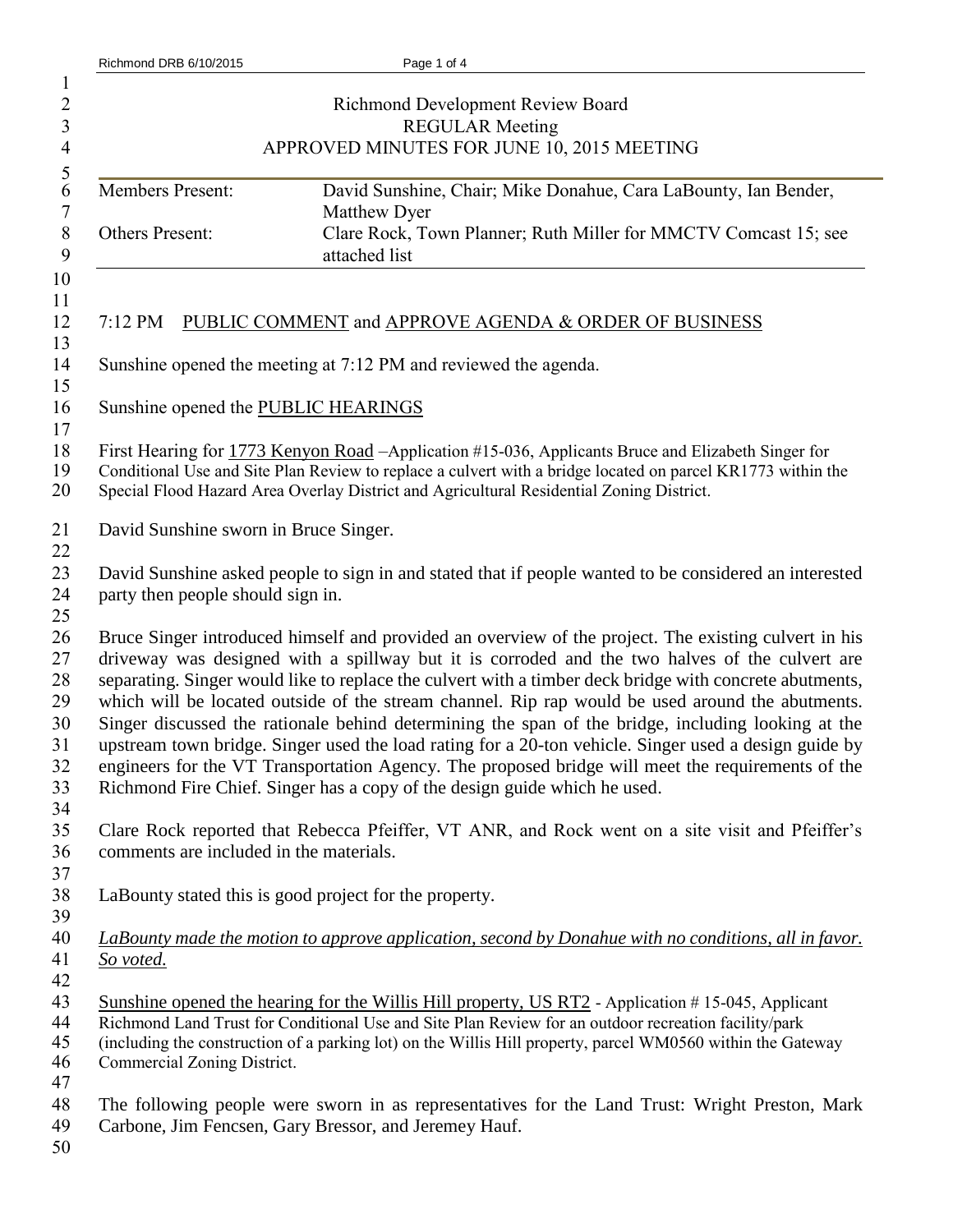Richmond DRB 6/10/2015 Page 2 of 4

 Wright Preston started by stating the Richmond Land Trust (RLT) is seeking approval for the driveway to a gravel parking area for 15 cars, and a fence along RT 2 to stop sledders going into the road. The RLT is looking to cross the Class II wetland and an intermittent stream for the construction of the driveway. It was recommended by the engineer not to use a culvert for the intermittent stream crossing, instead they are proposing to use a rock base to filter the stream. The driveway proposes to cross the narrowest section of the wetland.  $\frac{7}{8}$ The Agency of Transportation has provided a Letter of Intent and the applicant feels there is good sight- line visibility. The applicant spoke with the Police Chief and he didn't have concerns about the sight distances. The bulk of the use of the site will be in the winter, when the cemetery is closed. The driveway and parking area will be maintained year round and some signage will be installed about the rules and funding sources of the project. People will leave the parking lot and walk over to the sledding hill. There will be no outside lighting. Bressor has visited the site with the state wetland specialist. The driveway design and the parking lot location was based upon the recommendation of the wetland specialist. The RLT will need to get local approval, VTrans approval and then State Wetland approval for the project. The applicant has not presented technical information stating the technical classification of the wetlands. Rock looked at the Town GIS and on the VT ANR Atlas and neither showed the area as a 23 Class I or Class II wetland. Carbone, stated that the proposed access and parking area would provide an emergency access for the school. The school is in support of the RLT proposal. The RLT doesn't believe the proposed driveway is considered a roadway and therefore not prohibited under the local wetland regulations. Sunshine allowed questions from the public. Bruce LaBounty asked if this parking area would be subject to parking lot requirements for commercial development in the commercial zone. The RLT is seeking for a waiver from the paved parking area requirement and a waiver from the landscaping/screening requirement. Linda Parent and Dennis Gile, representing the Riverview Commons Cemetery Commission requested to be considered interested parties. The Cemetery Commission doesn't want people recreating in the Cemetery and the Cemetery Commission does not want people to using the Cemetery driveway as a parking area. Discussion followed about the lack of a culvert. The DRB would like a letter from an engineer about whether a culvert is required or not. Joy Reap supports the sledding hill, but has some concerns: one is the view of the parking lot from RT2 as this was a public concern during the Gateway Commercial Zoning discussions, second is the Reaps have heard that it is hard to get out of the Cemetery driveway and the Reaps do have people turning around in their driveway. The Reaps asked if people would use their parking lot for the sledding hill. Lastly they have concern about the aesthetics of the chain link fence.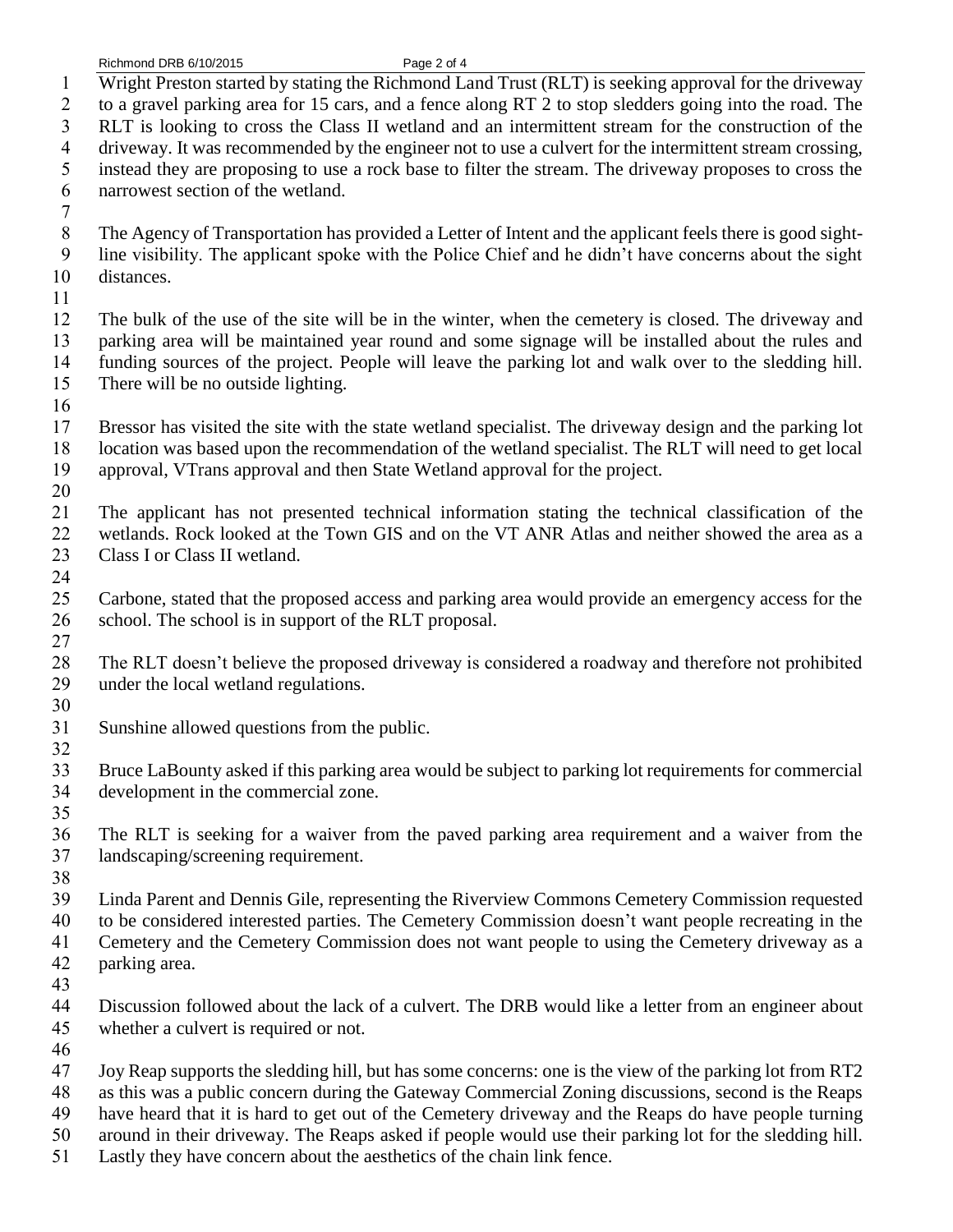- Preston handed out a black-and-white photo of a fence design (4ft high, square gauge, cedar posts, agrarian-like fence). Discussion followed and the RLT thinks that a fence similar to the Cemetery's
- would look out of place.
- Discussion followed about sight distances. The DRB asked if RLT provide a letter from the Police Chief regarding the sight distances.
- Dennis Gile stated that when the Cemetery has funerals they have police flagging/waiving people on/off Route 2.
- 

- Discussion followed about whether the curb cut / access area is wide enough and whether the paved area at the base of the hill should be expanded.
- Discussion followed regarding the grade of the driveway and the commercial driveway requirements.
- The DRB asked if the RLT would look at the possibility of decreasing the grade of the driveway and asked what impacts this would have on the wetland.
- Bob Reap asked if VTrans has undertaken a site visit and suggested, that based upon their experience, more of the access area will need to be paved.
- Bruce LaBounty questioned the requirement for parking areas and asked how did the RLT come up with number of parking spaces and what will happen if that's not adequate for the future use.
- RLT responded by stating they contacted Underhill about Casey's Hill (sledding area) and they expect that people will also use the school parking area.
- The DRB would like to see how much of the new driveway will need to be paved at that be delineated on the site plan.
- A member of the public asked about a warming hut, the RLT will not anticipate a warming hut as they are looking to create a minimal design.
- Ann Cousins, thanked the RLT for their work and asked about the maintenance of the area. RLT stated the parking lot and driveway will be plowed and sanded by a contractor.
- *37* ---- *made a motion to continue the Hearing to the next meeting to 7pm on July 8<sup>th</sup>, with a site visit preceding the hearing (scheduled for 6pm on July 8) and the land trust present the below listed materials, seconded by Donahue, all in favor so voted.*
- *Description of the upkeep and maintenance of the parking area;*
- *Letter from engineer and (or wetland specialist) regarding the need for culverts the at property line (within the State ROW) and the intermittent stream crossing;*
- *Letter from the Police regarding the sight lines;*
- *Designs with driveway with 12 % slope to see if it's possible;*
- *Map showing wetlands delineation and classification;*
- *Fence designs (color, design, height, length);*
- *Written requests for the waivers (i.e. parking lot screening, parking lot paving).*
- 

## **Other Business**